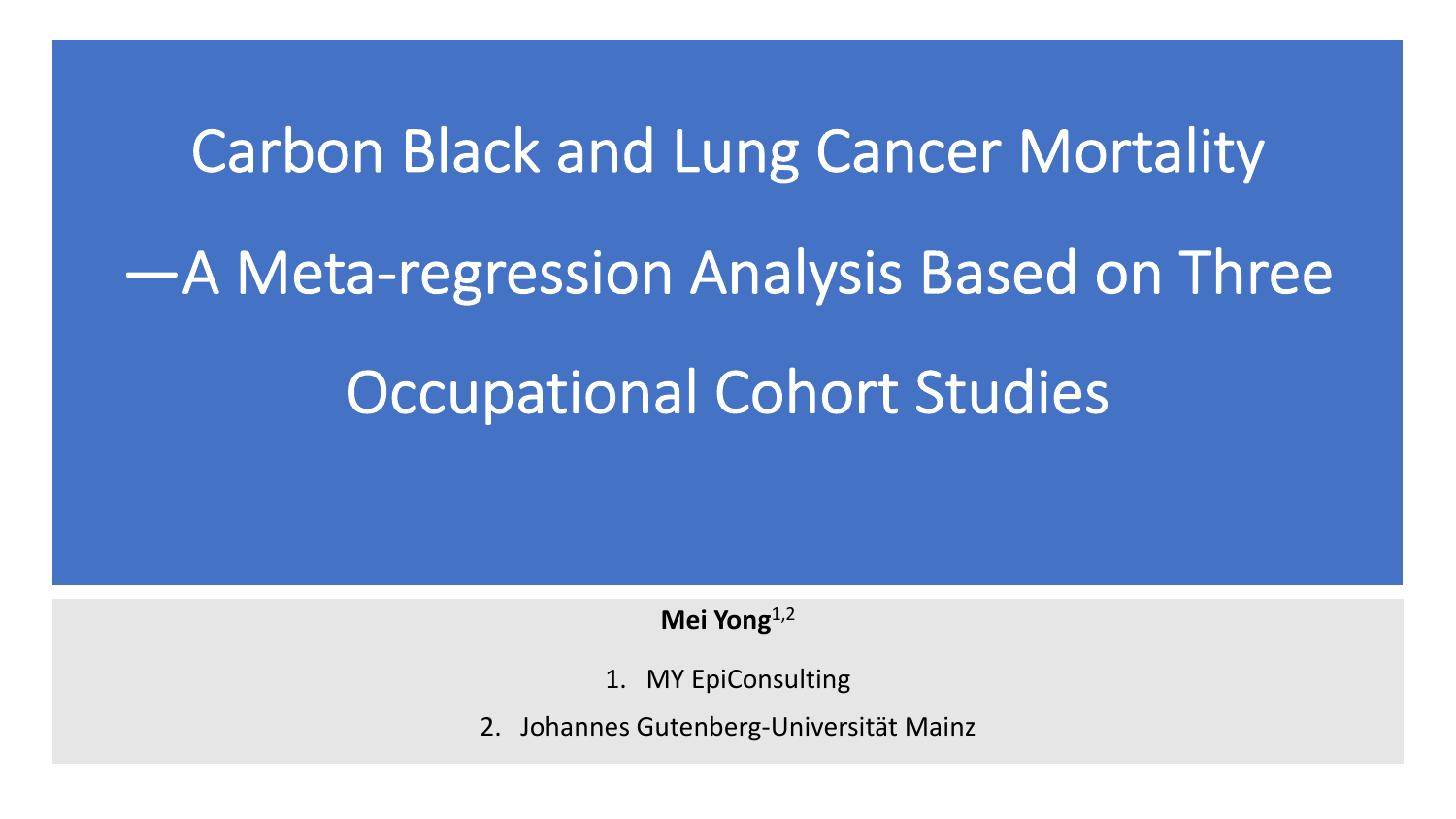# Carbon Black

- § The effects of exposure to "poorly soluble particles with low acute toxicity (PSLTs )" on human health are again the focus of research.
- In 2006, the International Agency for Research on Cancer (IARC) classified carbon black as ''possibly carcinogenic to humans'' (Group 2B) primarily on the basis of positive lung cancer findings in the rat.
- Evidence in human was **inconsistent**: increased lung cancer mortality was indicated in the UK and the German cohorts, while deficit was found in the US cohort.
- § **Lack of exposure-response analyses** was identified to be a gap by the IARC working group (Ward 2010).
- § An updated follow-up study of the US cohort was published in 2015, to address the exposure-response relationship (Dell et al, 2015).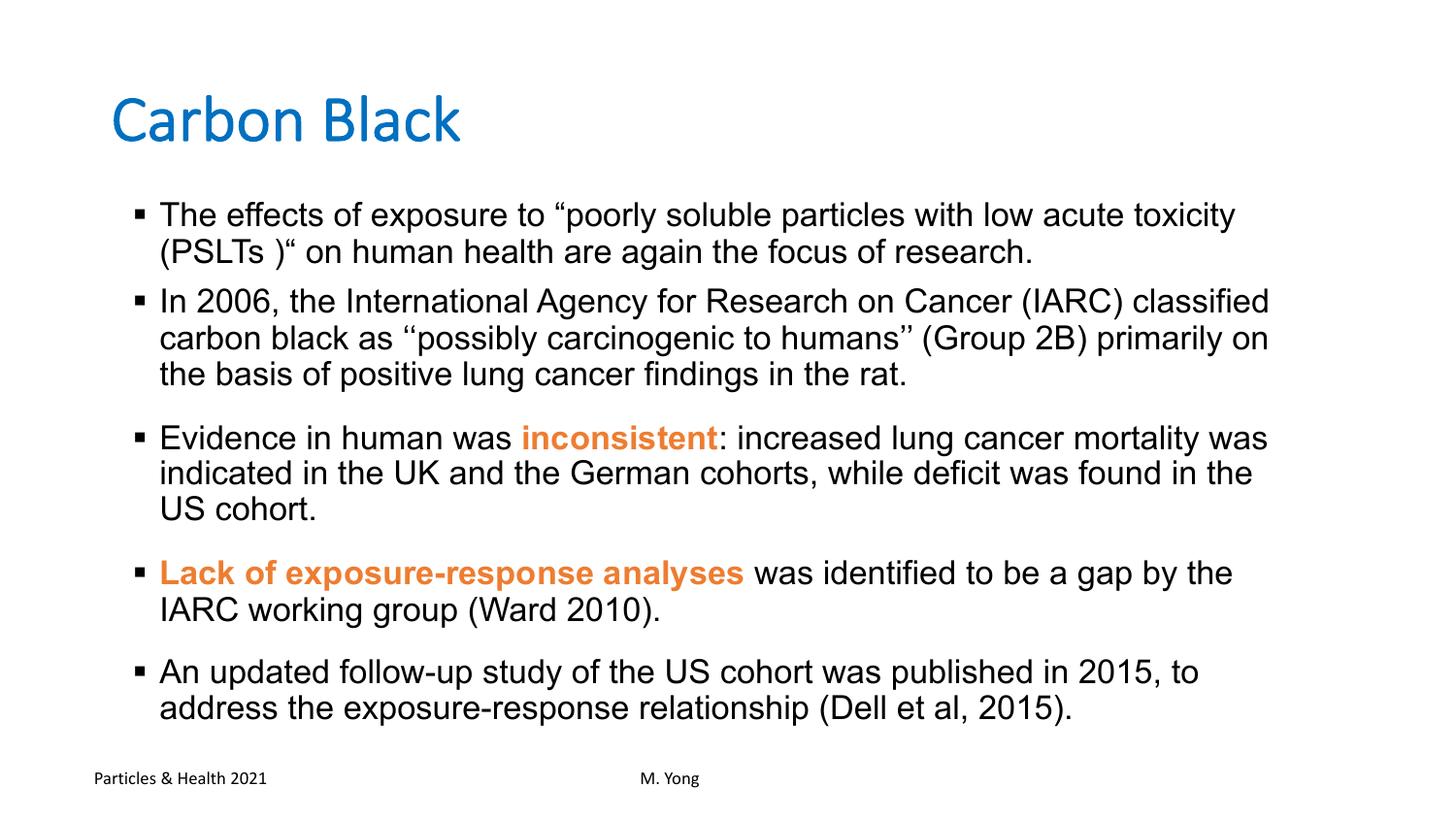#### Exposure-response relationship

- ERR is an important criterion for assessing causal relationship in epidemiological research (Hill, 1965).
- Exposure-response relationship (ERR) is a useful concept to investigate an existing trend and can be expressed as a function of increasing exposure
- For risk assessment, exposure-response relationship can be performed to project:
	- exposure scenario has not yet occurred
	- a sufficient latency period since exposure has not yet passed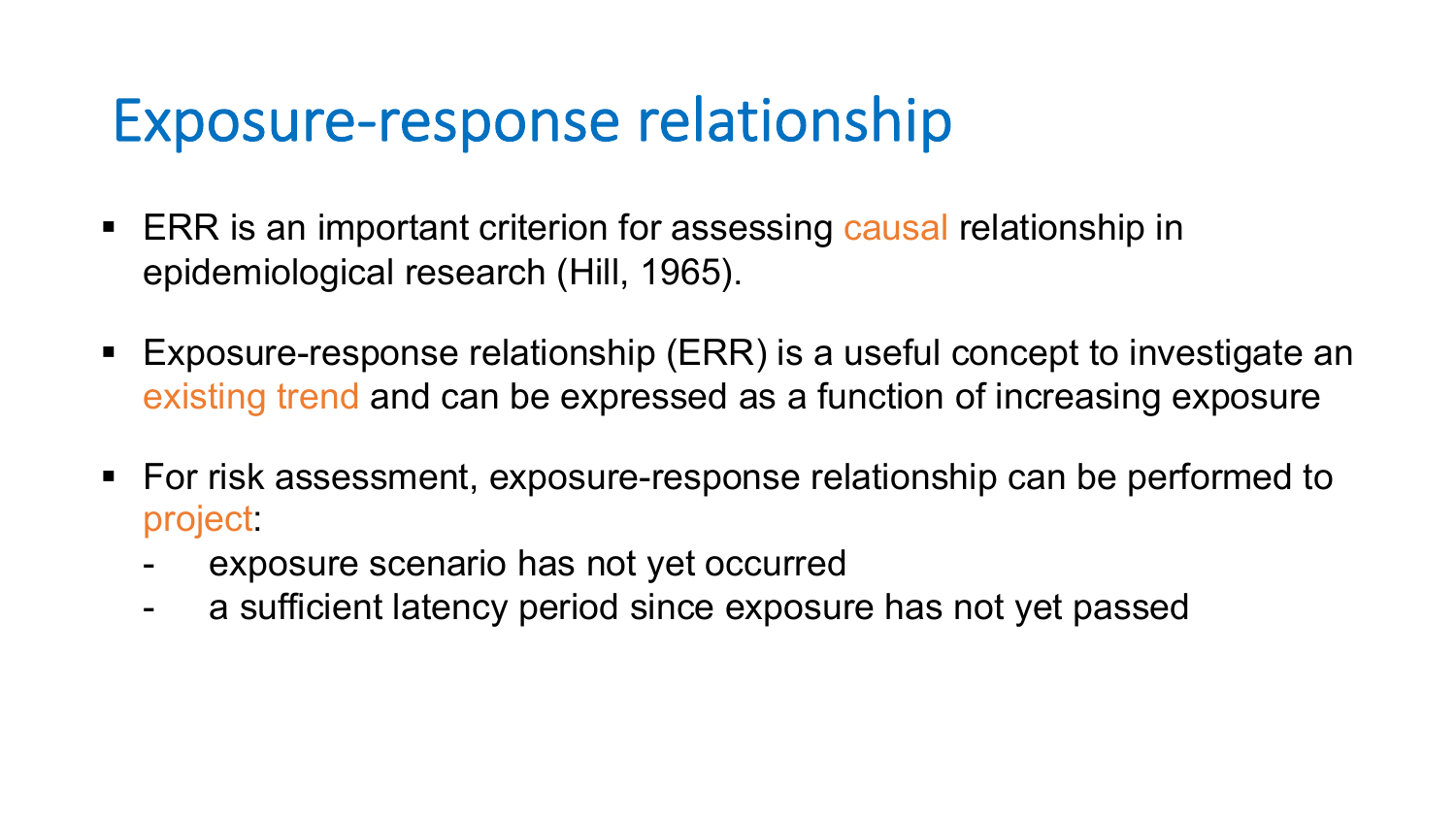#### Review of CB studies – external analysis

| <b>Cohort</b>       | <b>Study</b>        | <b>Follow-</b><br>up | <b>Study</b><br>population        | <b>Cause of</b><br>deaths | # of<br>deaths | <b>SMR</b> | 95% CI        | <b>Referent rates Adjust</b> |    |
|---------------------|---------------------|----------------------|-----------------------------------|---------------------------|----------------|------------|---------------|------------------------------|----|
| <b>US</b><br>cohort | Dell et al.<br>2006 | 1930 -<br>2003       | Full cohort<br>5011               | All causes                | 1326           | 0.74       | $0.70 - 0.78$ | <b>State</b>                 | no |
|                     |                     |                      | <b>18 CB</b><br>facilities        | All malignant             | 330            | 0.83       | $0.74 - 0.92$ |                              |    |
|                     |                     |                      |                                   | Lung cancer               | 138            | 0.97       | $0.82 - 1.03$ |                              |    |
|                     |                     |                      |                                   | <b>NMRD</b>               | 120            | 0.99       | $0.83 - 1.18$ |                              |    |
|                     | Dell et al.<br>2015 | 1940-<br>2011        | Full cohort<br>6634               | All causes                | 1947           | 0.78       | $0.75 - 0.82$ | <b>State</b>                 | no |
|                     |                     |                      | incl.<br>inception<br>cohort 4882 | All malignant             | 512            | 0.79       | $0.72 - 0.86$ |                              |    |
|                     |                     |                      |                                   | Lung cancer               | 184            | 0.77       | $0.67 - 0.89$ |                              |    |
|                     |                     |                      |                                   | <b>NMRD</b>               | 163            | 0.88       | $0.75 - 1.02$ |                              |    |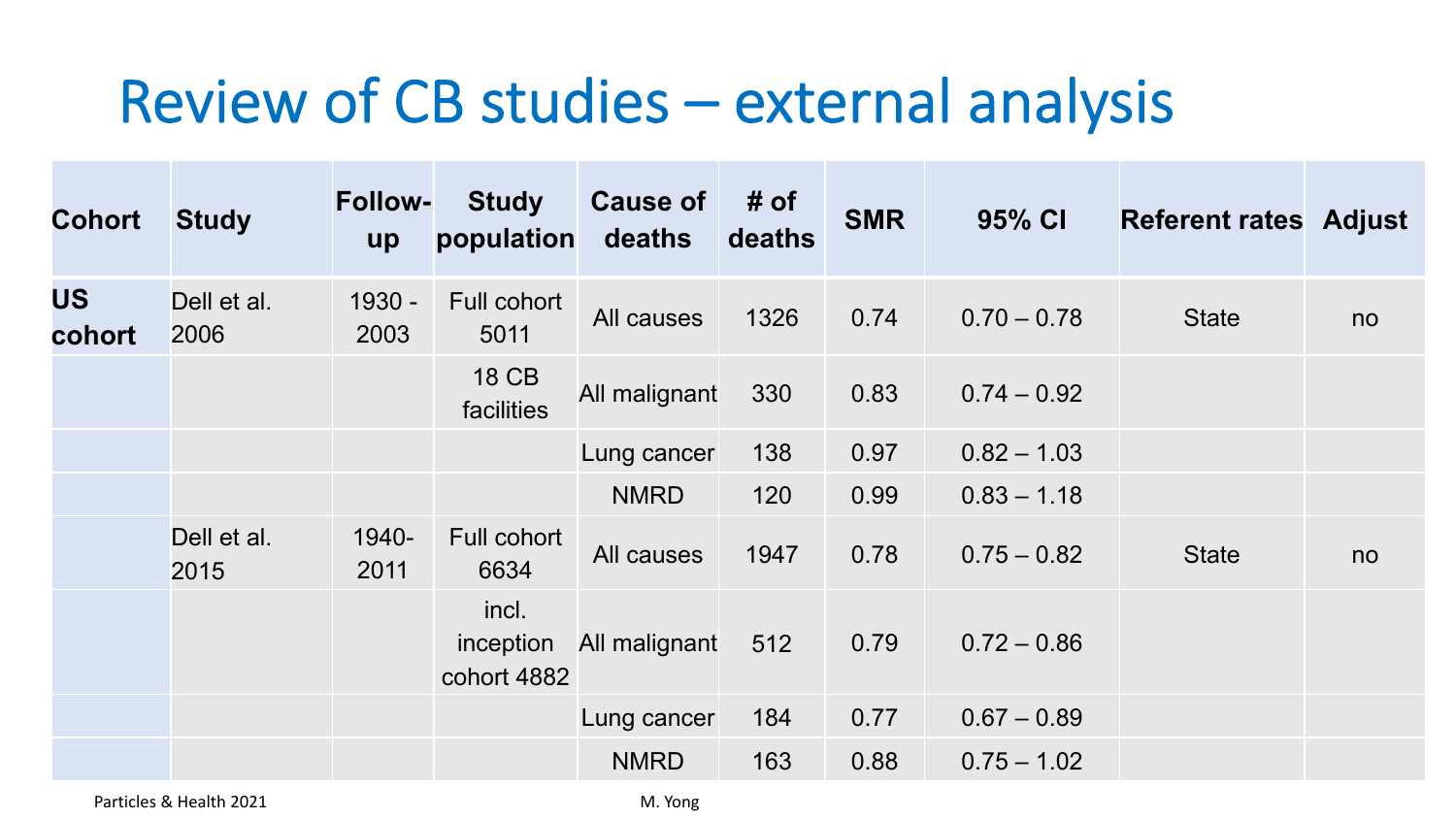#### Review of CB studies – external analysis

| <b>Cohort Study</b> |                           | <b>Follow-up</b>       | <b>Study</b><br>population deaths deaths | Cause of # of    |     | <b>SMR</b> | 95% CI        | <b>Referent rates Adjust</b> |    |
|---------------------|---------------------------|------------------------|------------------------------------------|------------------|-----|------------|---------------|------------------------------|----|
| <b>UK</b><br>cohort | Sorahan<br>et al.<br>2001 | 1951 - 1996 1,147 male |                                          |                  |     |            |               | England and<br><b>Wales</b>  | no |
|                     |                           |                        | 5 facilities                             | All cause        | 372 | 113        | $1.02 - 1.25$ |                              |    |
|                     |                           |                        |                                          | All<br>malignant | 137 | 1.42       | $1.19 - 1.68$ |                              |    |
|                     |                           |                        |                                          | Lung<br>cancer   | 61  | 1.61       | $1.29 - 2.00$ |                              |    |
|                     |                           |                        |                                          | <b>NMRD</b>      | 35  | 1.07       | $0.75 - 1.49$ |                              |    |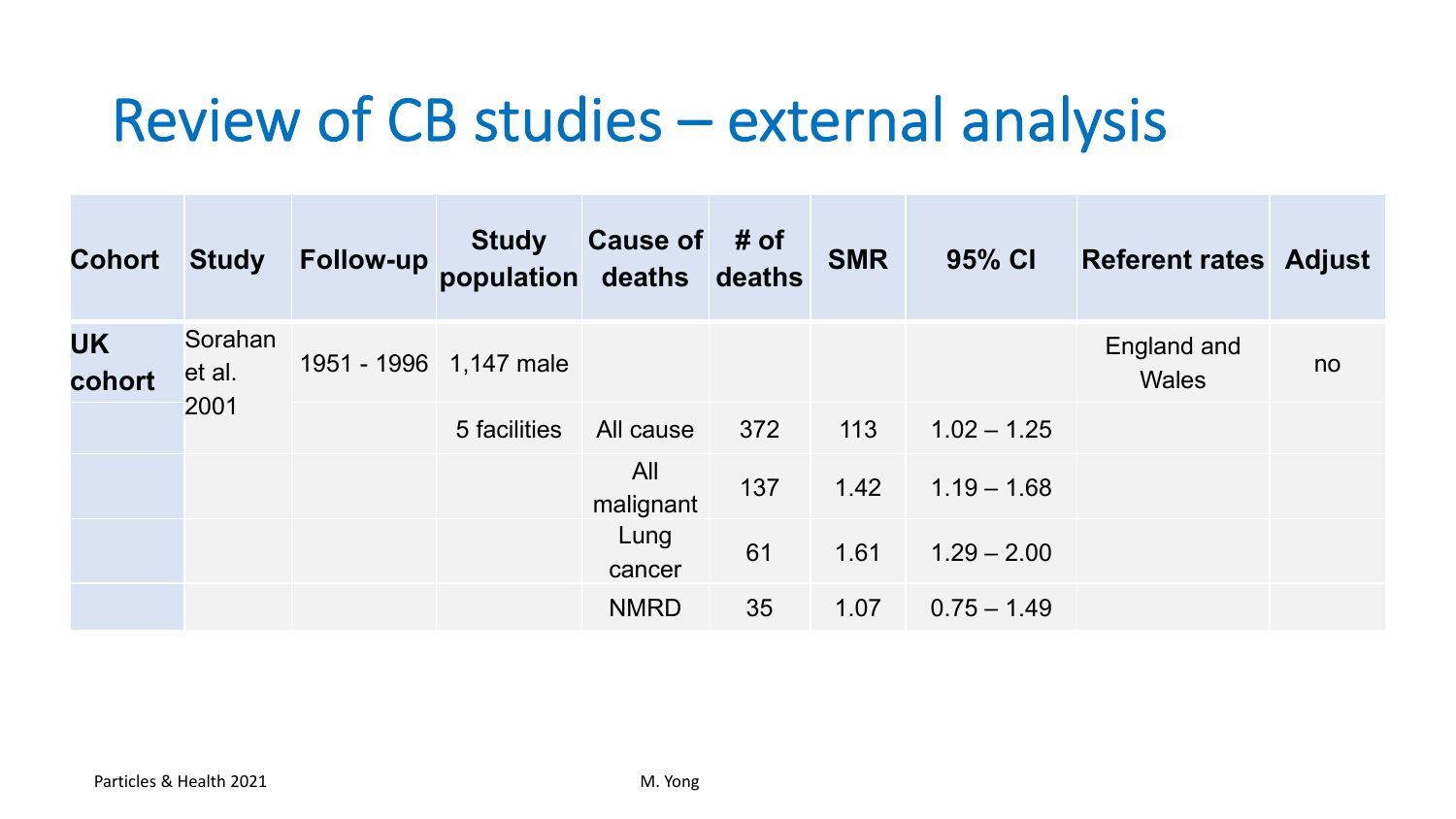# Review of CB studies – external analysis

| <b>Cohort</b>           | <b>Study</b>            | <b>Follow-</b><br><b>up</b> | <b>Study</b><br>population      | <b>Cause of</b><br>deaths | # of<br>deaths | <b>SMR</b> | 95% CI        | <b>Referent rates Adjustment</b> |                            |
|-------------------------|-------------------------|-----------------------------|---------------------------------|---------------------------|----------------|------------|---------------|----------------------------------|----------------------------|
| <b>German</b><br>cohort | Wellmann<br>et al. 2006 | 1976 -<br>1998              | 1,522 blue collar<br>workers    |                           |                |            |               | (west) German<br>population      | no                         |
|                         |                         |                             |                                 | All cause                 | 332            | 1.20       | $1.08 - 1.34$ |                                  |                            |
|                         |                         |                             |                                 | Lung cancer               | 50             | 2.18       | $1.61 - 2.87$ |                                  |                            |
|                         |                         |                             |                                 | <b>NMRD</b>               | 18             | 1.14       | $0.68 - 1.80$ |                                  |                            |
|                         | <b>Morfeld et</b>       |                             | Full cohort 1,528               | All cause                 | 328            | 1.23       | $1.10 - 1.37$ | <b>West Germany</b>              |                            |
|                         | al. 2006a               |                             | Incl. Inception<br>cohort 1,271 |                           | 328            | 1.17       | $1.05 - 1.30$ | <b>North-Rhine</b><br>Westphalia |                            |
|                         |                         |                             |                                 |                           | 328            | 1.20       | $1.07 - 1.34$ | Cologne                          |                            |
|                         |                         |                             |                                 | Lung cancer               | 47             | 1.33       | $0.98 - 1.77$ | <b>West Germany</b>              | Smoking,<br>prior exposure |
|                         |                         |                             |                                 |                           | 47             | 1.27       | $0.93 - 1.69$ | <b>North-Rhine</b><br>Westphalia | Smoking,<br>prior exposure |
|                         |                         |                             |                                 |                           | 47             | 1.20       | $0.88 - 1.59$ | Cologne                          | Smoking,<br>prior exposure |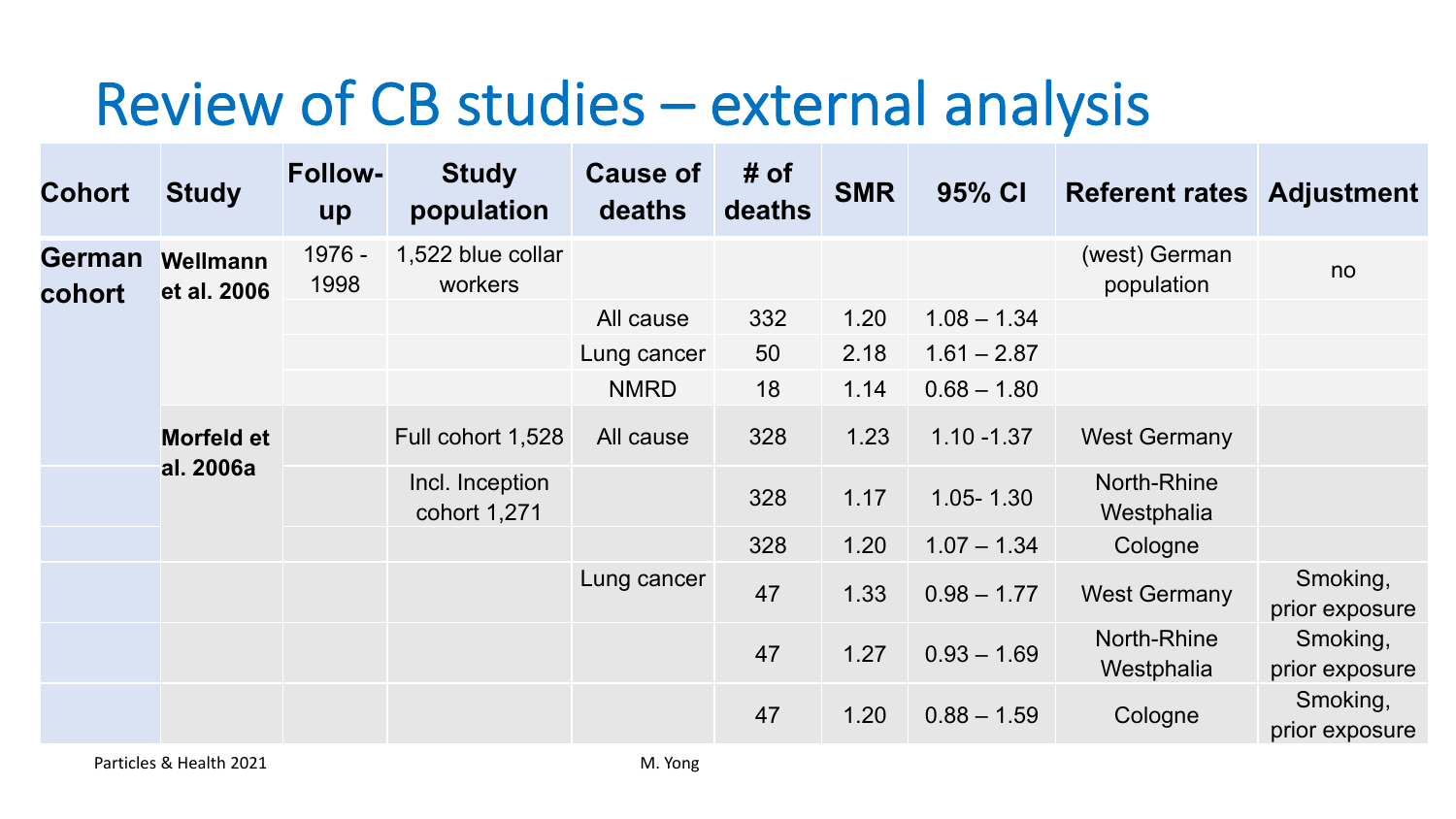# Overview of external analyses of CB studies

|                      | <b>Study</b>              | <b>Cause-specific SMR (95% CI)</b> |                                         |                           |                     |  |  |  |
|----------------------|---------------------------|------------------------------------|-----------------------------------------|---------------------------|---------------------|--|--|--|
|                      |                           | <b>All cause</b>                   | All malignnant                          | Lung cancer               | <b>NMRD</b>         |  |  |  |
| <b>US cohort</b>     | Dell et al. 2006          | $0.74(0.70-0.78)$                  | $0.83(0.74-0.92)$                       | $0.97(0.82 - 1.03)$       | $0.99(0.83 - 1.18)$ |  |  |  |
|                      | Dell et al. 2015*         | $0.78(0.75-0.82)$                  | $0.79(0.72 - 0.86)$                     | $0.77(0.67 - 0.89)$       | $0.88(0.75 - 1.02)$ |  |  |  |
| <b>UK cohort</b>     | Sorahan et al.<br>2001    |                                    | $1.13(1.02 - 1.25)$ $1.42(1.19 - 1.68)$ | $1.61(1.29 - 2.00)$       | $1.07(0.75 - 1.49)$ |  |  |  |
|                      | Wellmann et al.<br>2006   | $1.20(1.08 - 1.34)$                |                                         | $2.18(1.61 - 2.87)$       | $1.14(0.68 - 1.80)$ |  |  |  |
| <b>German cohort</b> | Morfeld et al.<br>2006a** | 1.20 $(1.07 - 1.34)^{\#}$          |                                         | $1.20 (0.88 - 1.59)^{\#}$ |                     |  |  |  |

\* Updated analyses of Dell et al. (2006)

\*\* Re-analyses of Wellmann et al. 2006

# regional referent population, with adjustment for smoking and prior exposure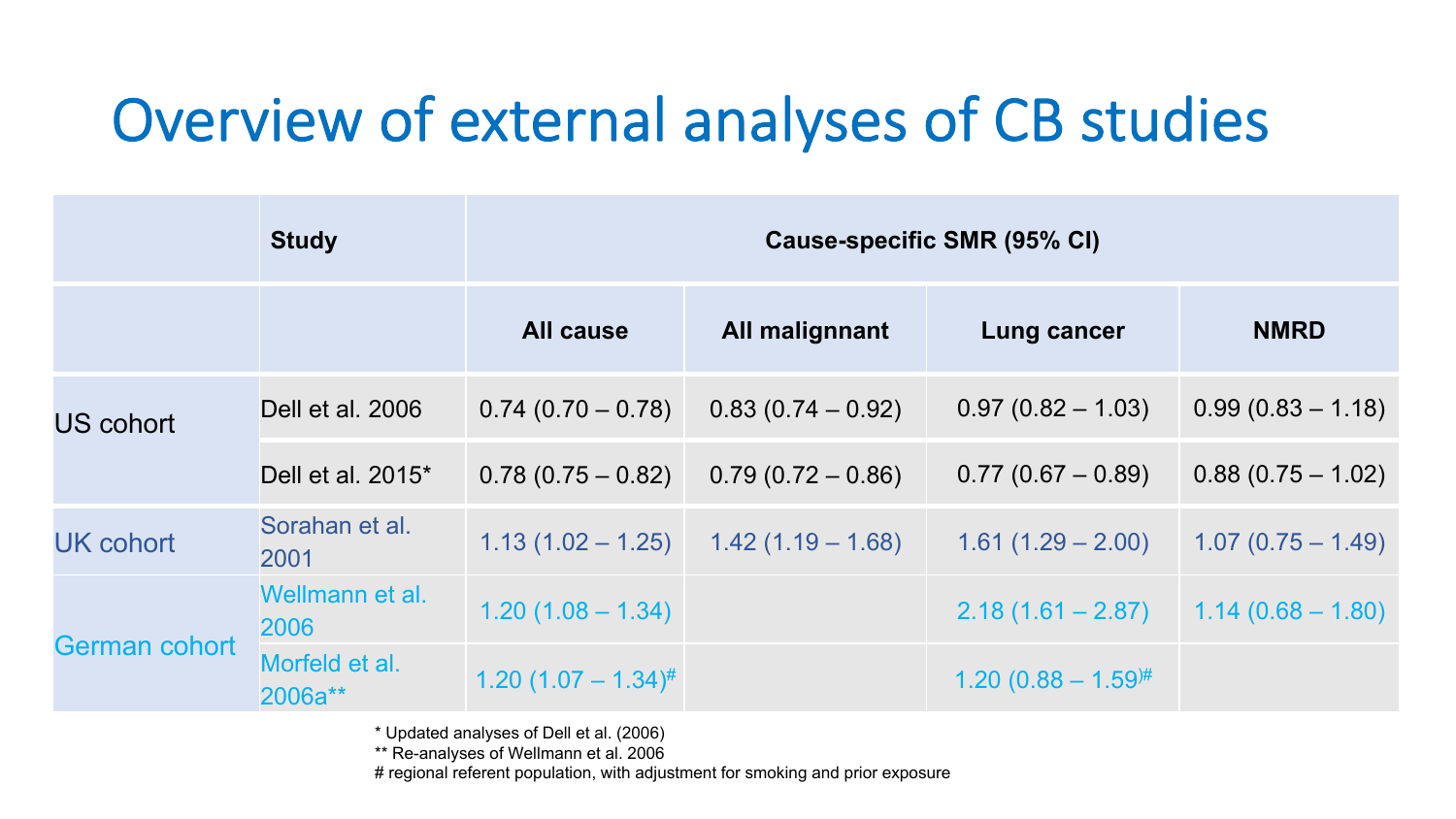# Exposure in relationship with lung Ca. mortality

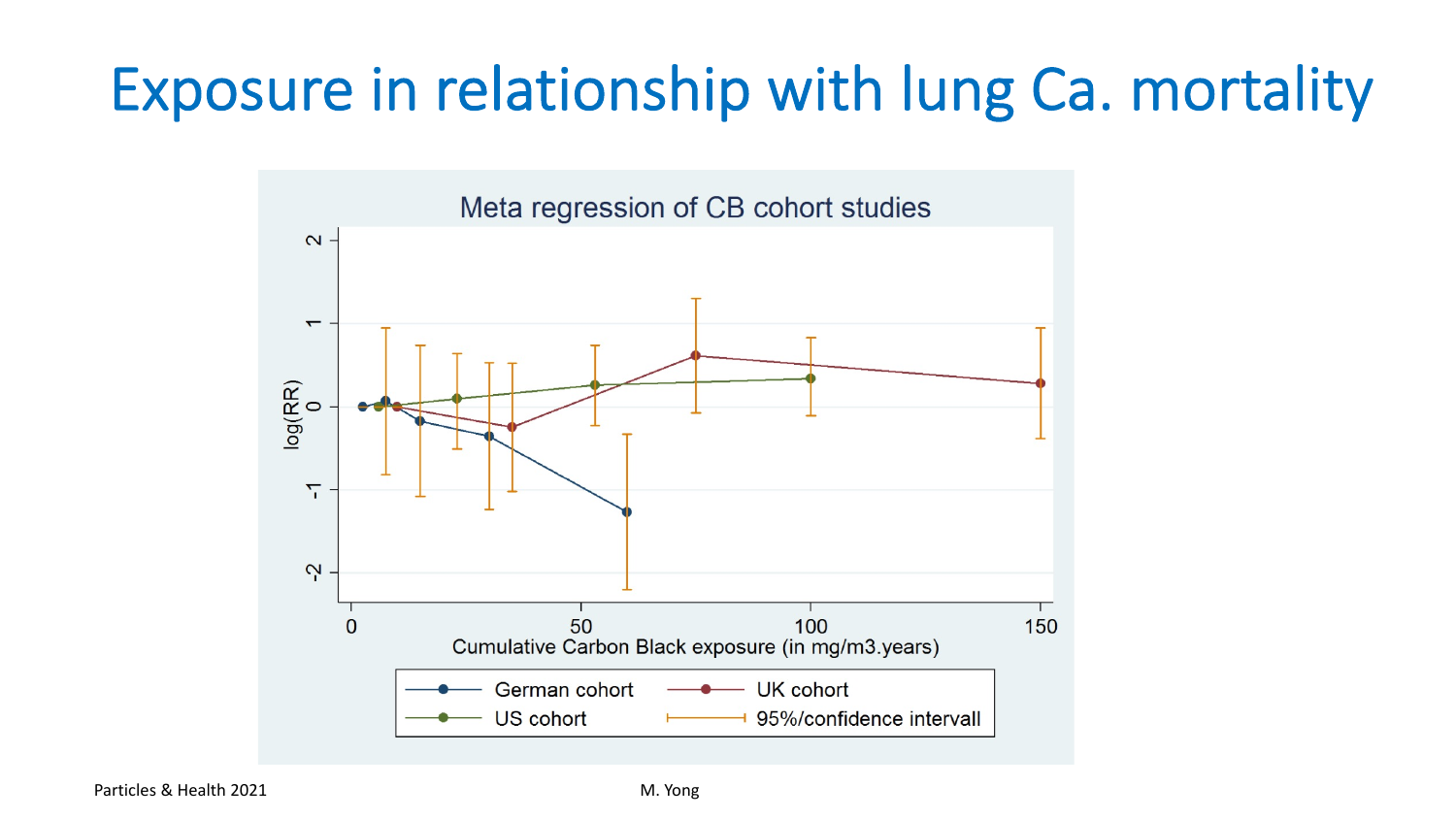#### Meta regression

- Combine the data of 13 categories of cumulative exposure and the category-specific risk estimates
- § Two-stages hierarchy modelling
	- $\triangleright$  To estimate the exposure–response association within a particular study
	- $\triangleright$  A log linear model for random-effects exposure–response metaregression:

 $lnRR = \beta$ (exposure) +  $\varepsilon$ , where  $\beta$  = the common slope associated with CB exposure across studies,

 $\epsilon$  = the random effect between the studies.

- RR provides a risk estimate per unit increase of cumulative exposure
- Repeated sensitivity analyses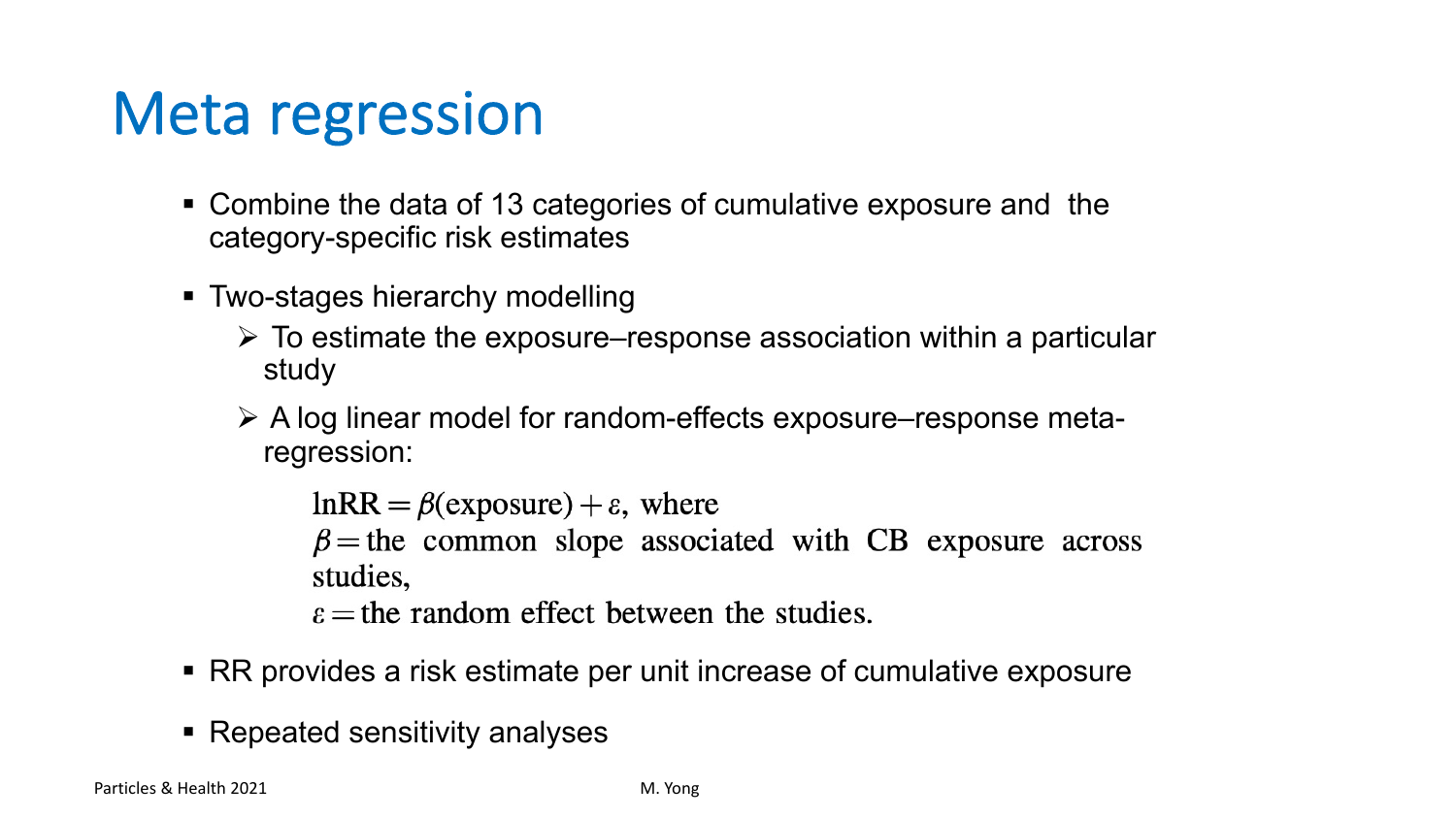## Exposure-response relatiponship wrt. lung Ca.

| <b>Study</b>                 | Estimate (SE)         | $\overline{P}$ | RR (95%CI)                  | <b>Adjustment</b>                                                                        |
|------------------------------|-----------------------|----------------|-----------------------------|------------------------------------------------------------------------------------------|
| Dell et al. 2015 only        | 0.0028(0.0019)        | 0.1395         | 1.0052<br>$(0.999 - 1.006)$ | Attained age, decade<br>of birth, age at hire,<br>plant                                  |
| Sorahan et al. 2001<br>only  | 0.0100(0.0052)        | 0.0567         | 1.010<br>$(0.997 - 1.020)$  | Attained age,<br>duration of<br>employment,<br>employment status,<br>year of hire, plant |
| Wellmann et al. 2006<br>only | $-0.0199$<br>(0.0069) | 0.0040         | 0.980<br>$(0.967 - 0.994)$  | Attained age,<br>smoking                                                                 |
| <b>All studies combined</b>  | $-0.0013(0.0065)$     | 0.8469         | 0.999<br>$(0.986 - 1.012)$  |                                                                                          |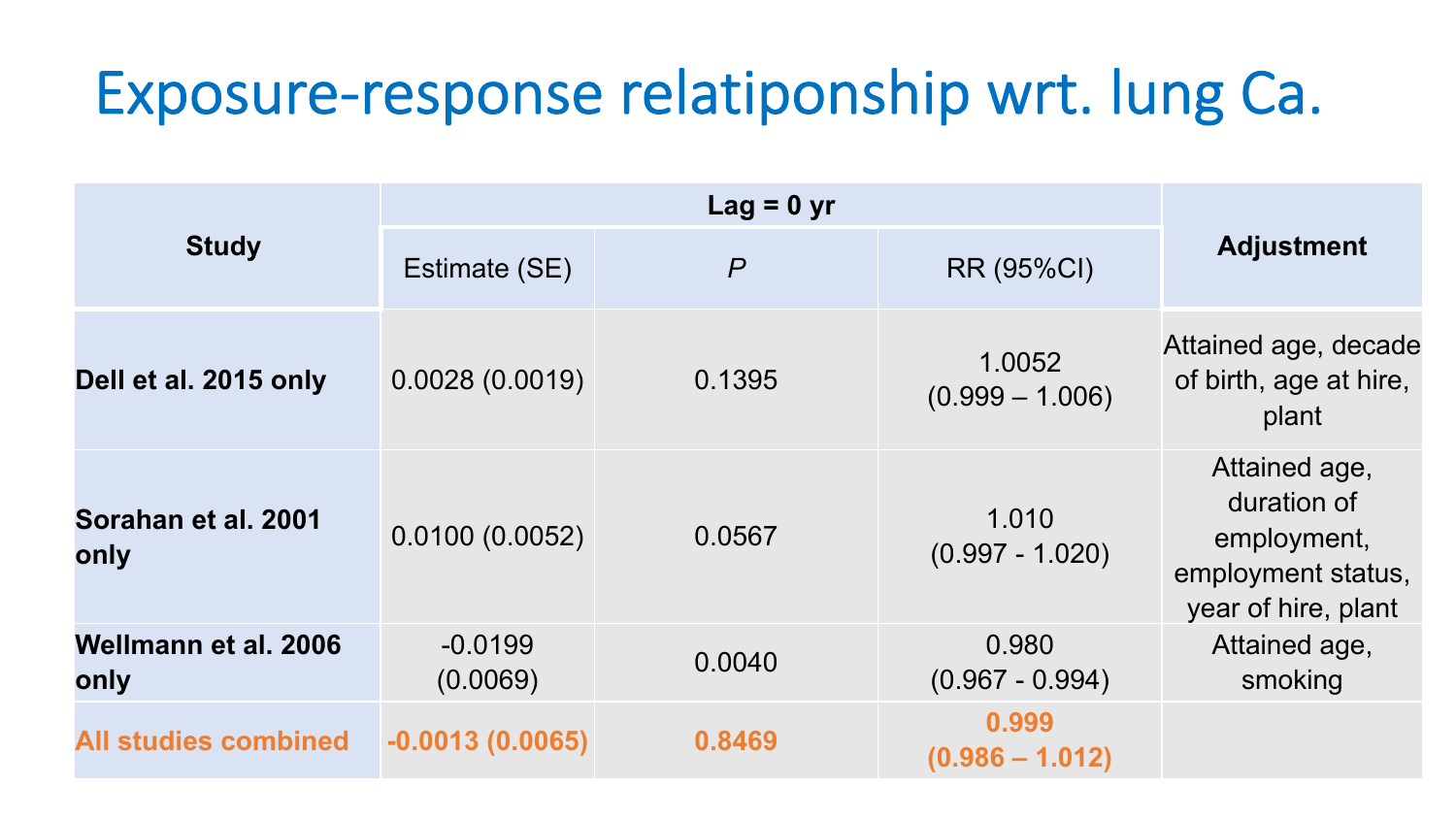# Sensitivity analysis - cumulative exposure-response estimates

| <b>Study</b>                | <b>Estimate (SE)</b> | P      | <b>RR (95%CI)</b>           | <b>Adjustment</b>                                                                  |
|-----------------------------|----------------------|--------|-----------------------------|------------------------------------------------------------------------------------|
|                             |                      |        |                             |                                                                                    |
| Dell et al. 2015 only       | 0.0028(0.0019)       | 0.1395 | 1.0052<br>$(0.999 - 1.006)$ | Attained age, decade of<br>birth, age at hire, plant                               |
| Sorahan et al. 2001 only    | 0.0100(0.0052)       | 0.0567 | 1.010<br>$(0.997 - 1.020)$  | Attained age, duration of<br>employment, employment<br>status, year of hire, plant |
| Morfeld et al. 2006b only   | $-0.0094(0.0085)$    | 0.2675 | 0.9906<br>$(0.974 - 1.007)$ | Attained age, date of birth,<br>age at hire, prior exposure                        |
| <b>All studies combined</b> | 0.0030(0.0038)       | 0.4252 | 1.003<br>$(0.996 - 1.010)$  |                                                                                    |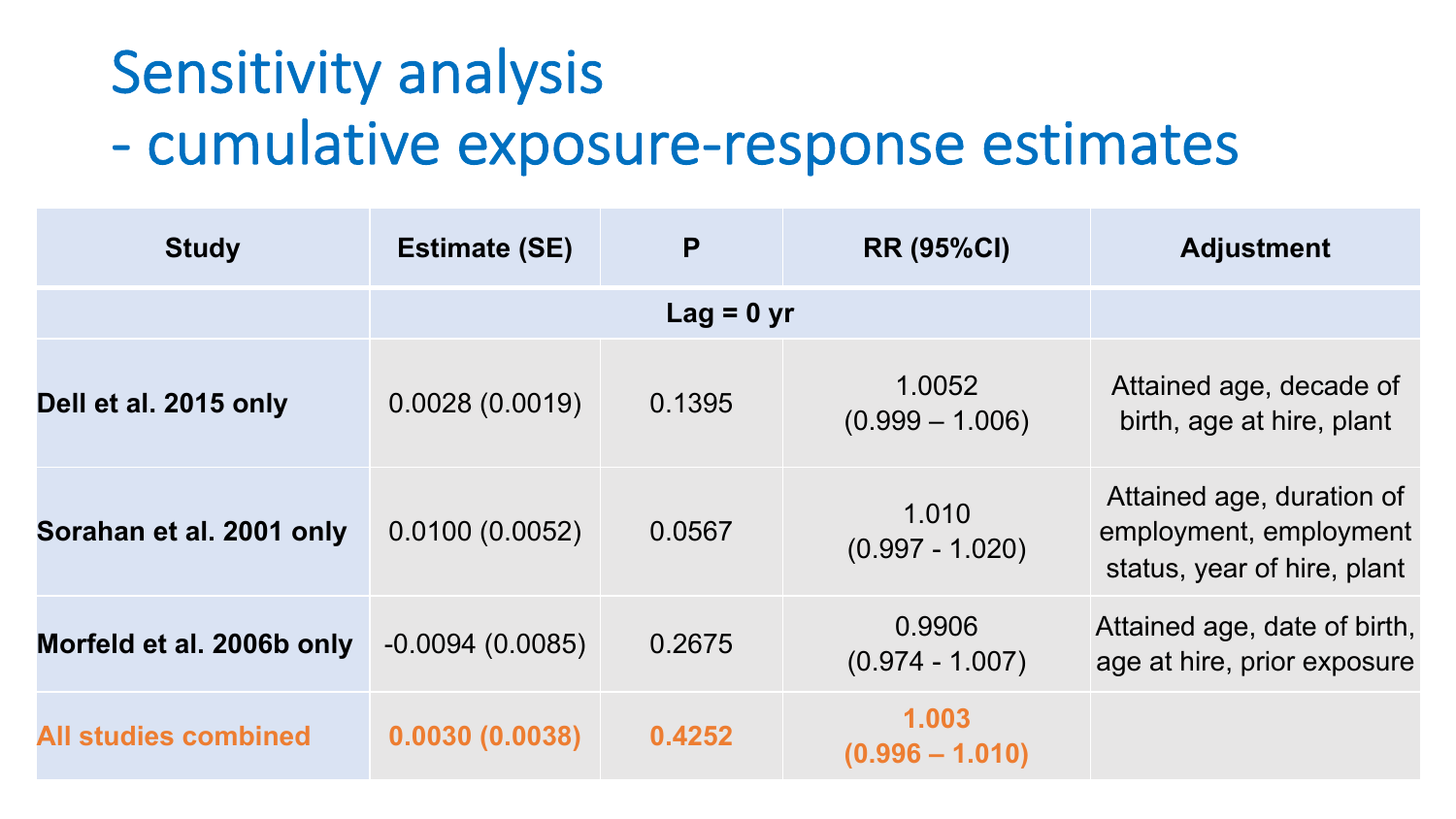# Sensitivity analysis - cumulative exposure-response estimates

| <b>Study</b>                  | <b>Estimate (SE)</b> | P      | <b>RR (95%CI)</b>             | <b>Adjustment</b>                                                                  |
|-------------------------------|----------------------|--------|-------------------------------|------------------------------------------------------------------------------------|
|                               |                      |        |                               |                                                                                    |
| Dell et al. 2015 only         | 0.0029(0.0018)       | 0.1003 | 1.0029<br>$(0.9994 - 1.0064)$ | Attained age, decade of<br>birth, age at hire, plant                               |
| Sorahan et al. 2001<br>only   | $-0.0026(0.0027)$    | 0.3269 | 0.9974<br>$(0.9921 - 1.0026)$ | Attained age, duration of<br>employment, employment<br>status, year of hire, plant |
| Morfeld et al. 2006b*<br>only | $-0.0099(0.0106)$    | 0.3502 | 0.9901<br>$(0.9698 - 1.0109)$ | Attained age, date of birth,<br>age at hire, prior exposure                        |
| <b>All studies combined</b>   | $-0.0001(0.0026)$    | 0.9754 | 0.9999<br>$(0.9947 - 1.0051)$ |                                                                                    |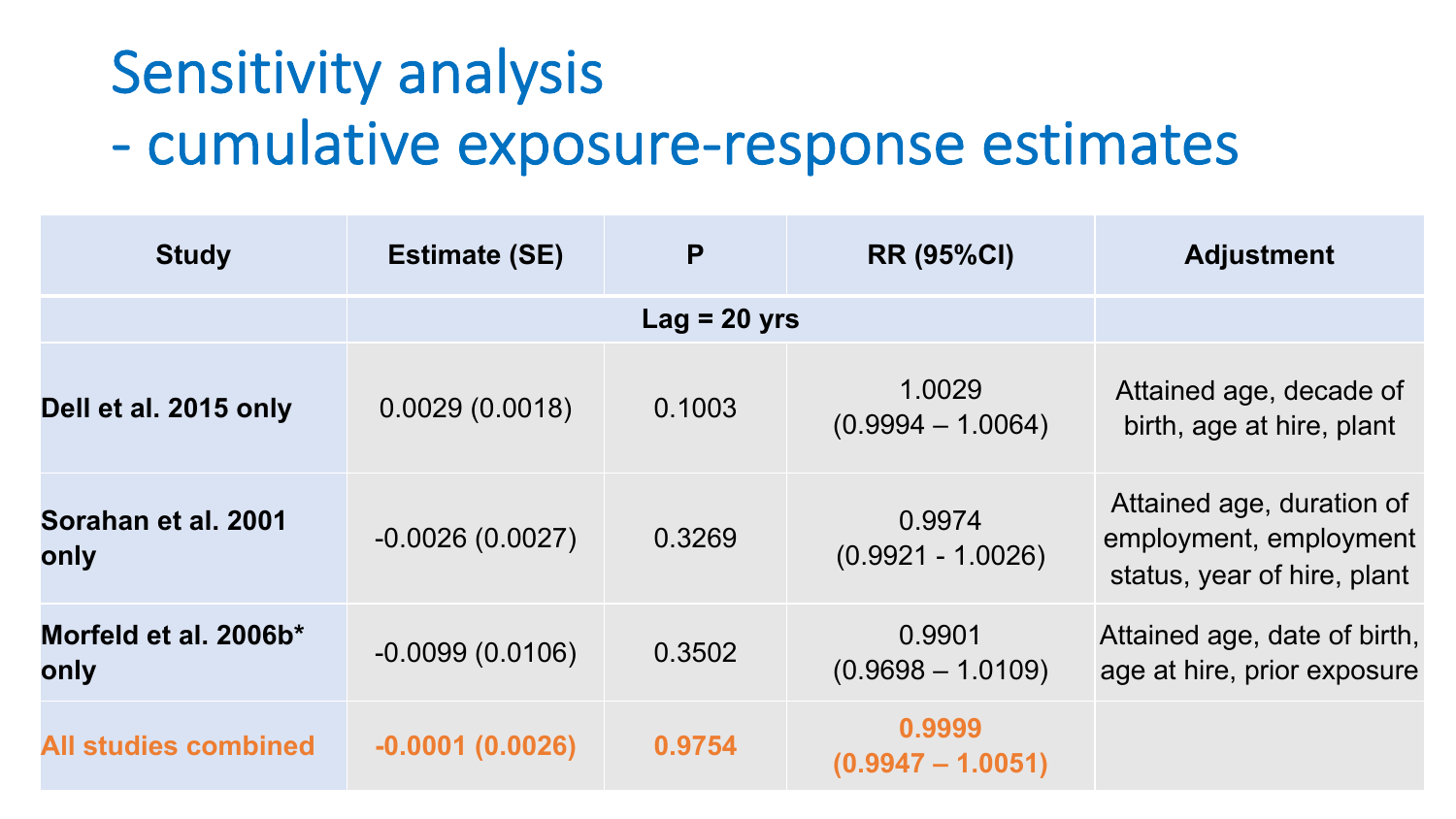#### **Discussion**

- Contradicting results from the external and the internal analyses from Wellmann et al. (2006).
- Lack of adjustment for smoking lead substantial to an over-estimation of SMR for lung cancer in German cohort (Morfeld et al. 2006a).
- Heterogeneity between the studies hampers summarizing SMRs.
- Other possible reasons for heterogeneity:
	- missclassification
	- exposure assessment
- § Combining the results from internal analyses across the studies, no / slightly decreasing exposure-response relationship can be concluded.